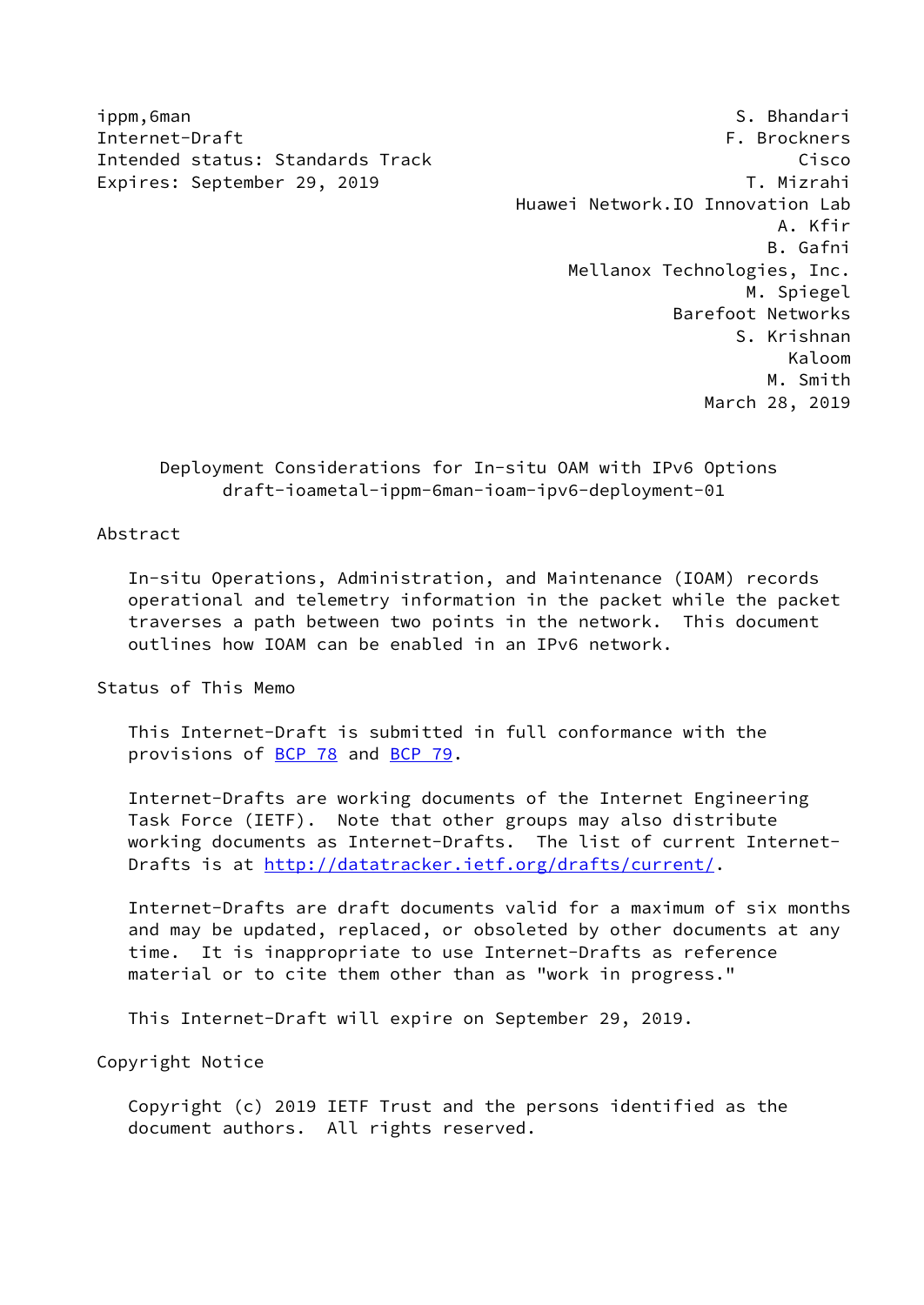```
Internet-Draft In-situ OAM IPv6 encapsulation March 2019
```
This document is subject to [BCP 78](https://datatracker.ietf.org/doc/pdf/bcp78) and the IETF Trust's Legal Provisions Relating to IETF Documents [\(http://trustee.ietf.org/license-info](http://trustee.ietf.org/license-info)) in effect on the date of publication of this document. Please review these documents carefully, as they describe your rights and restrictions with respect to this document. Code Components extracted from this document must include Simplified BSD License text as described in Section 4.e of the Trust Legal Provisions and are provided without warranty as described in the Simplified BSD License.

## Table of Contents

|                                                                        | $\overline{2}$ |
|------------------------------------------------------------------------|----------------|
| 2.                                                                     | $\overline{3}$ |
| 2.1.                                                                   | $\overline{3}$ |
| 2.2.                                                                   | $\overline{3}$ |
| Considerations for IOAM deployment in IPv6 networks<br>3.              | $\overline{3}$ |
| IOAM domains bounded by hosts<br>4.                                    | $\overline{4}$ |
| IOAM domains bounded by network devices<br>5.                          | $\overline{4}$ |
| Deployment options $\ldots \ldots \ldots \ldots \ldots \ldots$<br>5.1. | $\overline{5}$ |
| $5.1.1.$ IPv6-in-IPv6 encapsulation                                    | $\overline{5}$ |
| $5.1.2$ . IP-in-IPv6 encapsulation with ULA                            | $\overline{5}$ |
| 5.1.3. x-in-IPv6 Encapsulation that is used Independently.             | 6              |
| 6.                                                                     | 6              |
| 7.                                                                     | 6              |
| 8.                                                                     | $\overline{1}$ |
| 9.                                                                     | $\overline{1}$ |
| Normative References<br>9.1.                                           | $\overline{1}$ |
| 9.2. Informative References                                            | $\overline{1}$ |
| Authors' Addresses                                                     | 8              |
|                                                                        |                |

# <span id="page-1-0"></span>[1](#page-1-0). Introduction

 In-situ Operations, Administration, and Maintenance (IOAM) records operational and telemetry information in the packet while the packet traverses a path between two points in the network. [\[I-D.ioametal-ippm-6man-ioam-ipv6-options](#page-7-4)] defines how IOAM data fields are encapsulated in the IPv6 [\[RFC8200](https://datatracker.ietf.org/doc/pdf/rfc8200)]. This document discusses deployment options for networks which leverage IOAM data fields encapsulated in the IPv6 protocol.

 Deployment considerations differ, whether the IOAM domain starts and ends on hosts or whether the IOAM encapsulating and decapsulating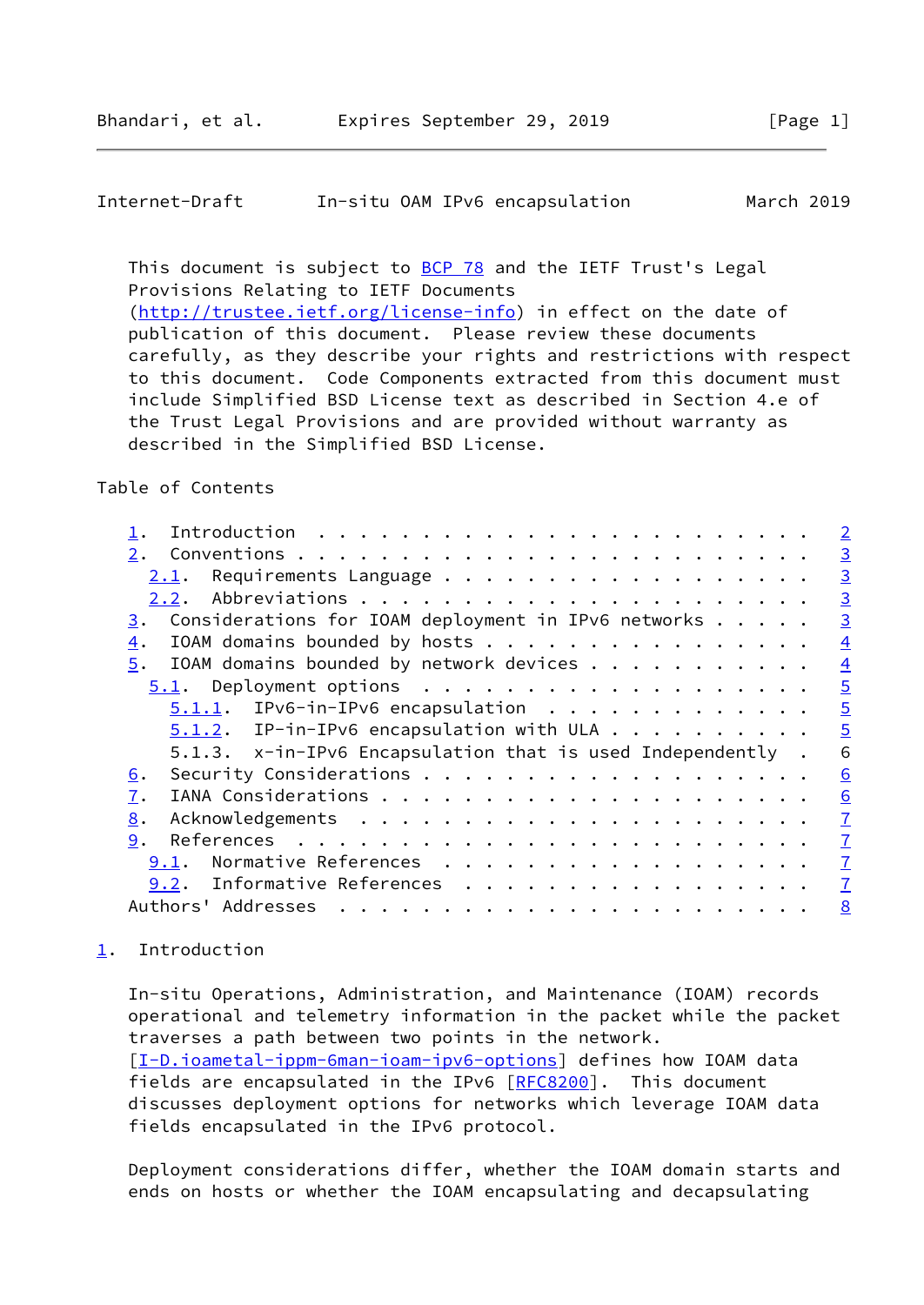nodes are network devices that forward traffic, such as routers.

|  | Bhandari, et al. | Expires September 29, 2019 | [Page 2] |
|--|------------------|----------------------------|----------|
|--|------------------|----------------------------|----------|

<span id="page-2-1"></span>Internet-Draft In-situ OAM IPv6 encapsulation March 2019

#### <span id="page-2-0"></span>[2](#page-2-0). Conventions

<span id="page-2-2"></span>[2.1](#page-2-2). Requirements Language

 The key words "MUST", "MUST NOT", "REQUIRED", "SHALL", "SHALL NOT", "SHOULD", "SHOULD NOT", "RECOMMENDED", "NOT RECOMMENDED", "MAY", and "OPTIONAL" in this document are to be interpreted as described in [BCP](https://datatracker.ietf.org/doc/pdf/bcp14) [14](https://datatracker.ietf.org/doc/pdf/bcp14) [[RFC2119\]](https://datatracker.ietf.org/doc/pdf/rfc2119) [\[RFC8174](https://datatracker.ietf.org/doc/pdf/rfc8174)] when, and only when, they appear in all capitals, as shown here.

## <span id="page-2-3"></span>[2.2](#page-2-3). Abbreviations

Abbreviations used in this document:

- E2E: Edge-to-Edge
- IOAM: In-situ Operations, Administration, and Maintenance
- ION: IOAM Overlay Network
- OAM: Operations, Administration, and Maintenance
- POT: Proof of Transit
- <span id="page-2-4"></span>[3](#page-2-4). Considerations for IOAM deployment in IPv6 networks

 IOAM deployment in an IPv6 network should take the following considerations and requirements into account:

 C1 It is desirable that the addition of IOAM data fields neither changes the way routers forward the packets, nor the forwarding decision the routers takes. The packet with the added OAM information should follow the same path within the domain that the same packet without the OAM information would follow within the domain even in the presence of ECMP. Such a behavior is particularly interesting for deployments where IOAM data fields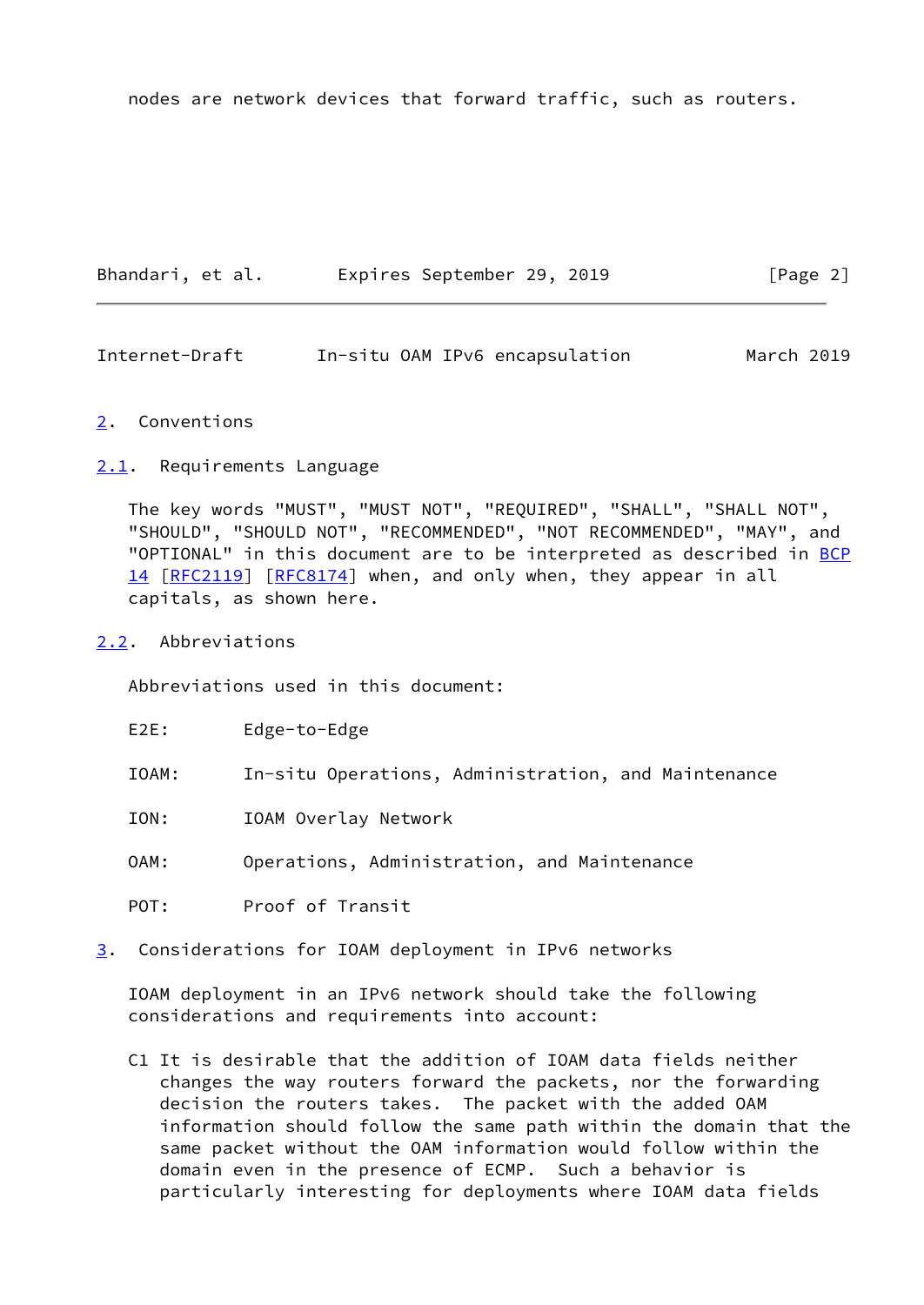are only added "on-demand", e.g. to provide further insights in case of undesired network behavior for certain flows. Implementations of IOAM should ensure that ECMP behavior for packets with and without IOAM data fields is the same.

 C2 Given that IOAM data fields increase the total size of the packet, the size of the packet including the IOAM data could exceed the PMTU. In particular, the incremental trace IOAM HbH Option, which is proposed to support hardware implementations of IOAM, changes Option Data Length en-route. Operators of an IOAM domain are to ensure that the addition of OAM information does not lead to fragmentation of the packet, e.g. by configuring the MTU of

| Bhandari, et al. |  | Expires September 29, 2019 |  |  | [Page 3] |  |
|------------------|--|----------------------------|--|--|----------|--|
|------------------|--|----------------------------|--|--|----------|--|

<span id="page-3-0"></span>

|  | Internet-Draft |  |  | In-situ OAM IPv6 encapsulation | March 2019 |  |
|--|----------------|--|--|--------------------------------|------------|--|
|--|----------------|--|--|--------------------------------|------------|--|

 transit routers and switches to a sufficiently high value. Careful control of the MTU in a network is one of the reasons why IOAM is considered a domain specific feature, see also [[I-D.ietf-ippm-ioam-data\]](#page-7-5). In addition, the PMTU tolerance range in the IOAM domain should be identified (e.g. through configuration) and IOAM encapsulation operations and/or IOAM data field insertion (in case of incremental tracing) should not be performed if it exceeds the packet size beyond PMTU.

- C3 Packets with IOAM data or associated ICMP errors, should not arrive at destinations which have no knowledge of IOAM. Consider using IOAM in transit devices; misleading ICMP errors due to addition and/or presence of OAM data in the packet can confuse a source of the packet that did not insert the OAM information.
- C4 OAM data leaks may affect the forwarding behavior and state of network elements outside an IOAM domain. IOAM domains SHOULD provide a mechanism to prevent data leaks or be able to assure that upon leak network elements outside the domain are not affected i.e they continue to process other valid packets.
- C5 The source of that inserted and leaked the IOAM data must be easy to identify for the purpose of troubleshooting, due to the high complexity of troubleshooting a source that inserted the IOAM data and did not remove it when the packet traversed across an AS. Such a troubleshooting process may require coordination between multiple operators, complicated configuration verification, packet capture analysis, etc.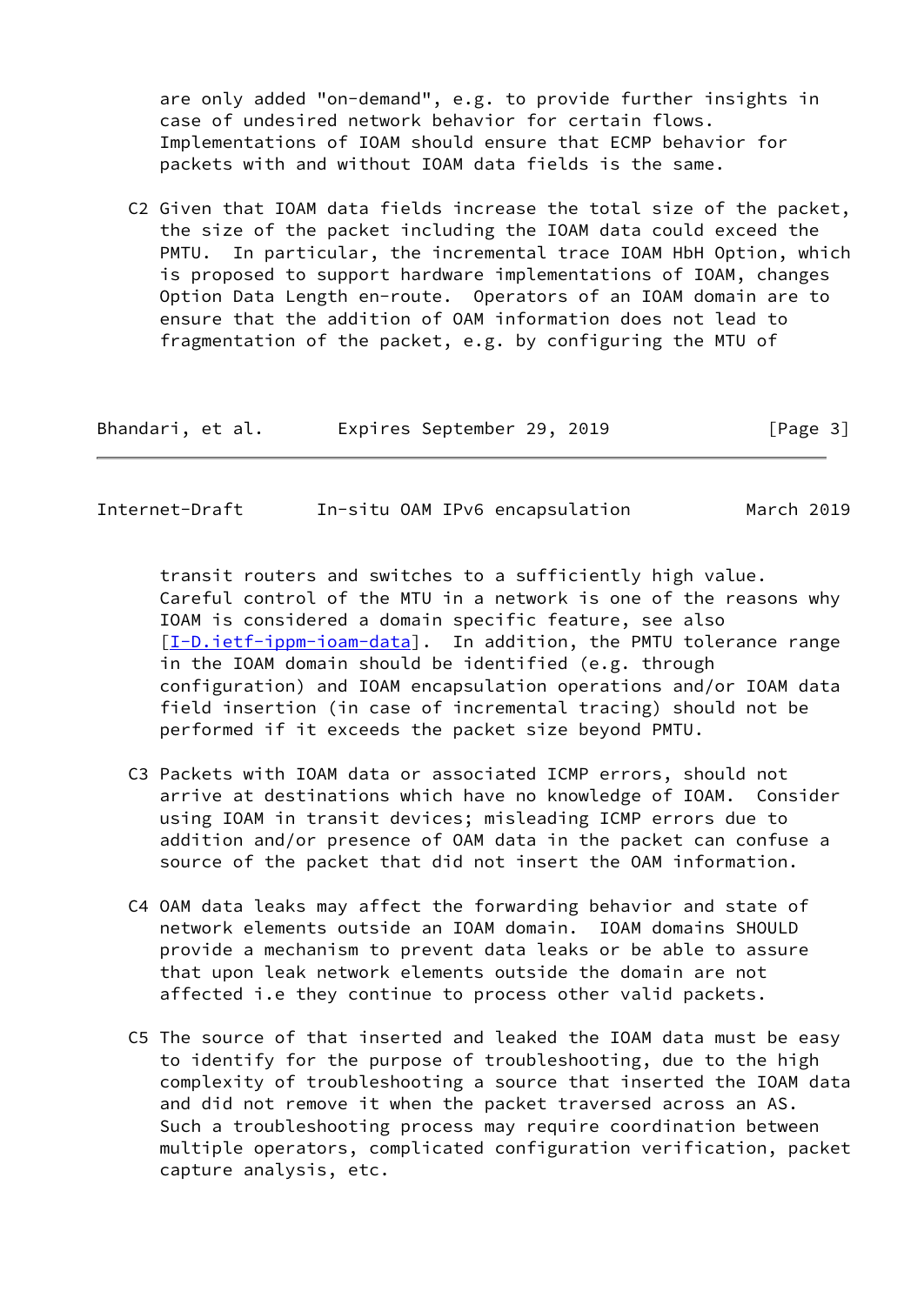- C6 Compliance with [[RFC8200\]](https://datatracker.ietf.org/doc/pdf/rfc8200) would require OAM data to be encapsulated instead of header/option insertion directly into in flight packets using the original IPv6 header.
- <span id="page-4-0"></span>[4](#page-4-0). IOAM domains bounded by hosts

 For deployments where the IOAM domain is bounded by hosts, hosts will perform the operation of IOAM data field encapsulation and decapsulation. IOAM data is carried in IPv6 packets as Hop-by-Hop or Destination options, see [\[I-D.ioametal-ippm-6man-ioam-ipv6-options](#page-7-4)].

<span id="page-4-1"></span>[5](#page-4-1). IOAM domains bounded by network devices

 For deployments where the IOAM domain is bounded by network devices, network devices such as routers form the edge of an IOAM domain. Network devices will perform the operation of IOAM data field encapsulation and decapsulation.

| Bhandari, et al. |  | Expires September 29, 2019 |  | [Page 4] |
|------------------|--|----------------------------|--|----------|
|------------------|--|----------------------------|--|----------|

<span id="page-4-3"></span>Internet-Draft In-situ OAM IPv6 encapsulation March 2019

<span id="page-4-2"></span>[5.1](#page-4-2). Deployment options

 This section lists out possible deployment options that can be employed to meet the requirements listed in [Section 3.](#page-2-4)

<span id="page-4-4"></span>[5.1.1](#page-4-4). IPv6-in-IPv6 encapsulation

 Leverage an IPv6-in-IPv6 approach: Preserve the original IP packet and add an IPv6 header including IOAM data fields in an extension header in front of it, to forward traffic within and across the IOAM domain. The overlay network formed by the additional IPv6 header with the IOAM data fields included in an extension header is referred to as IOAM Overlay Network (ION) in this document.

- 1. Perform an IPv6-in-IPv6 approach. The source address of the outer IPv6 header is that of the IOAM encapsulating node. The destination address of the outer IPv6 header is the same as the inner IPv6 destination address, i.e. the destination address of the packet does not change.
- 2. To simplify debugging in case of leaked IOAM data fields in packets, consider a new IOAM E2E destination option to identify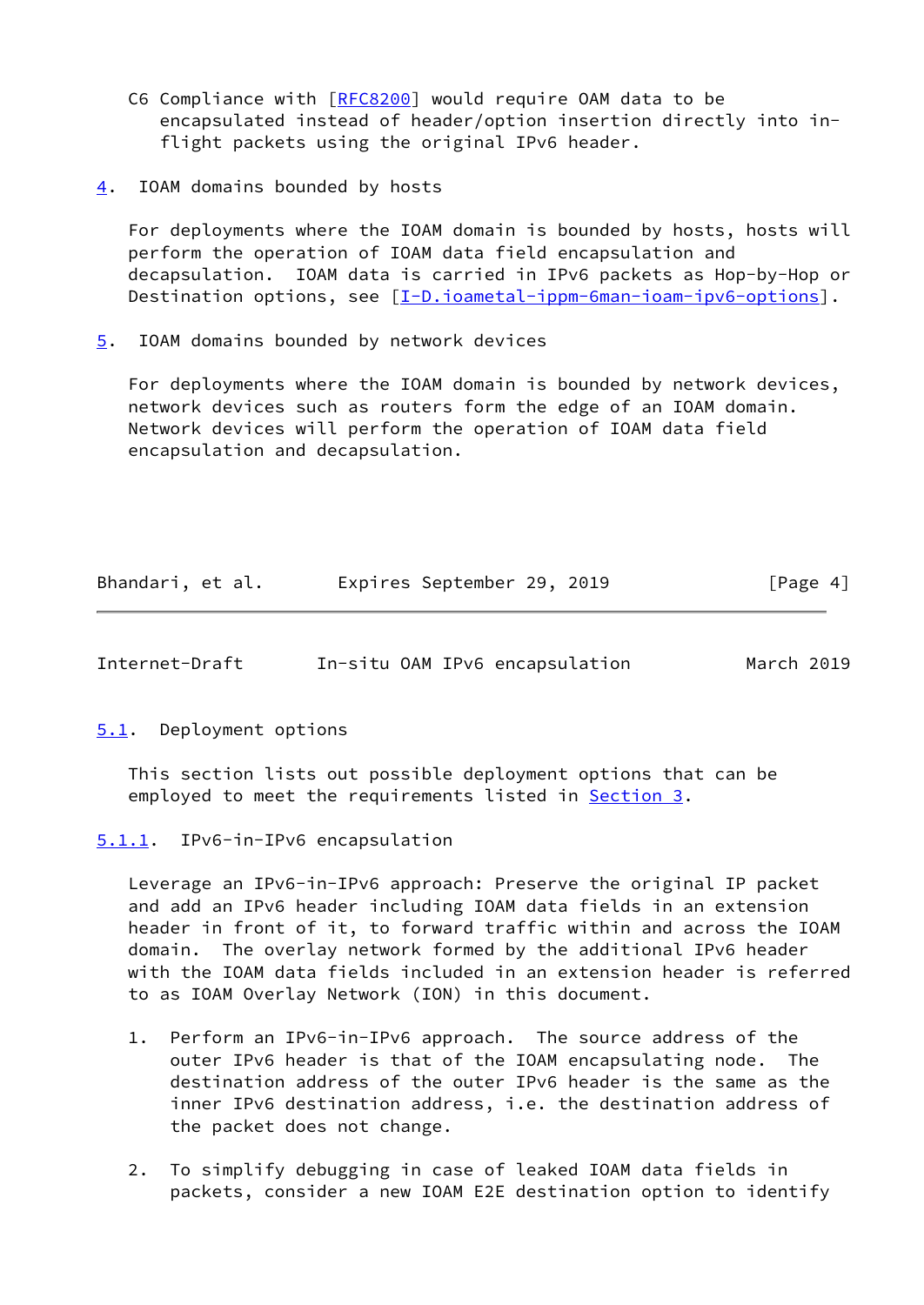the Source IOAM domain (AS, v6 prefix). Insert this option into the IOAM destination options EH attached to the outer IPv6 header. This additional information would allow for easy identification of an AS operator that is the source of packets with leaked IOAM information. Note that leaked packets with IOAM data fields would only occur in case a router would be misconfigured. [\[I-D.ioametal-ippm-6man-ioam-ipv6-options](#page-7-4)] requires that by default, packets with extension headers which carry IOAM data fields are dropped unless the router's interfaces are explicitly configured for IOAM.

 3. All the IOAM options are defined with type "00 - skip over this option and continue processing the header. So presence of the options must not cause packet drop in the network elements that do not understand the option. In addition [\[I-D.ietf-6man-hbh-header-handling](#page-7-6)] should be considered.

## <span id="page-5-0"></span>[5.1.2](#page-5-0). IP-in-IPv6 encapsulation with ULA

 The "IP-in-IPv6 encapsulation with ULA" [\[RFC4193](https://datatracker.ietf.org/doc/pdf/rfc4193)] approach can be used to apply IOAM to an IPv6 as well as an IPv4 network. In addition, it fulfills requirement C4 (avoid leaks) by using ULA for the ION. Similar to the IPv6-in-IPv6 encapsulation approach above, the original IP packet is preserved. An IPv6 header including IOAM data fields in an extension header is added in front of it, to forward traffic within and across the IOAM domain. IPv6 addresses

| Bhandari, et al. |  | Expires September 29, 2019 |  |  |  | [Page 5] |  |
|------------------|--|----------------------------|--|--|--|----------|--|
|------------------|--|----------------------------|--|--|--|----------|--|

<span id="page-5-1"></span>Internet-Draft In-situ OAM IPv6 encapsulation March 2019

 for the ION, i.e. the outer IPv6 addresses are assigned from the ULA space. Addressing and routing in the ION are to be configured so that the IP-in-IPv6 encapsulated packets follow the same path as the original, non-encapsulated packet would have taken. This would create an internal IPv6 forwarding topology using the IOAM domain's interior ULA address space which is parallel with the forwarding topology that exists with the non-IOAM address space (the topology and address space that would be followed by packets that do not have supplemental IOAM information). Establishment and maintenance of the parallel IOAM ULA forwarding topology could be automated, e.g. similar to how LDP [[RFC5036\]](https://datatracker.ietf.org/doc/pdf/rfc5036) is used in MPLS to establish and maintain an LSP forwarding topology that is parallel to the network's IGP forwarding topology.

Transit across the ION could leverage the transit approach for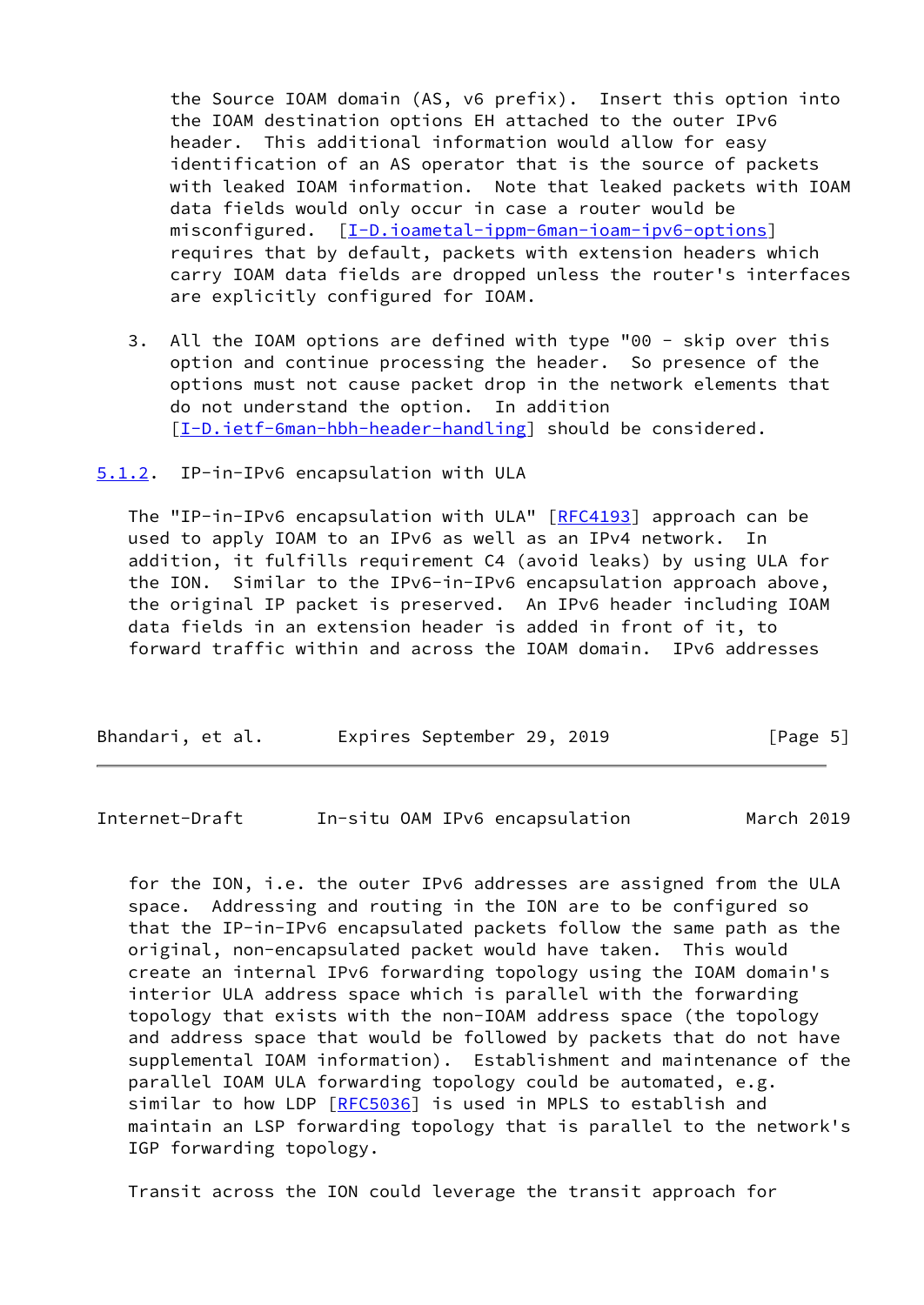traffic between BGP border routers, as described in [\[RFC1772](https://datatracker.ietf.org/doc/pdf/rfc1772)], "A.2.3 Encapsulation". Assuming that the operational guidelines specified in Section [4 of \[RFC4193\]](https://datatracker.ietf.org/doc/pdf/rfc4193#section-4) are properly followed, the probability of leaks in this approach will be almost close to zero. If the packets do leak through IOAM egress device misconfiguration or partial IOAM egress device failure, the packets' ULA destination address is invalid outside of the IOAM domain. There is no exterior destination to be reached, and the packets will be dropped when they encounter either a router external to the IOAM domain that has a packet filter that drops packets with ULA destinations, or a router that does not have a default route.

<span id="page-6-4"></span>[5.1.3](#page-6-4). x-in-IPv6 Encapsulation that is used Independently

 In some cases it is desirable to monitor a domain that uses an overlay network that is deployed independently of the need for IOAM, e.g., an overlay network that runs Geneve-in-IPv6, or VXLAN-in-IPv6. In this case IOAM can be encapsulated in as an extension header in the tunnel (outer) IPv6 header. Thus, the tunnel encapsulating node is also the IOAM encapsulating node, and the tunnel end point is also the IOAM decapsulating node.

<span id="page-6-0"></span>[6](#page-6-0). Security Considerations

 This document discusses the deployment of IOAM with IPv6 options. Security considerations of the specific IOAM data fields are described in [\[I-D.ietf-ippm-ioam-data](#page-7-5)].

<span id="page-6-1"></span>[7](#page-6-1). IANA Considerations

There are no IANA considerations that apply to this document.

| Bhandari, et al. | Expires September 29, 2019 | [Page 6] |
|------------------|----------------------------|----------|
|------------------|----------------------------|----------|

<span id="page-6-3"></span>Internet-Draft In-situ OAM IPv6 encapsulation March 2019

#### <span id="page-6-2"></span>[8](#page-6-2). Acknowledgements

 The authors would like to thank Mark Smith, Tom Herbert, Eric Vyncke, Nalini Elkins, Srihari Raghavan, Ranganathan T S, Karthik Babu Harichandra Babu, Akshaya Nadahalli, Stefano Previdi, Hemant Singh, Erik Nordmark, LJ Wobker, and Andrew Yourtchenko for the comments and advice. For the IPv6 encapsulation, this document leverages concepts described in [\[I-D.kitamura-ipv6-record-route](#page-7-7)]. The authors would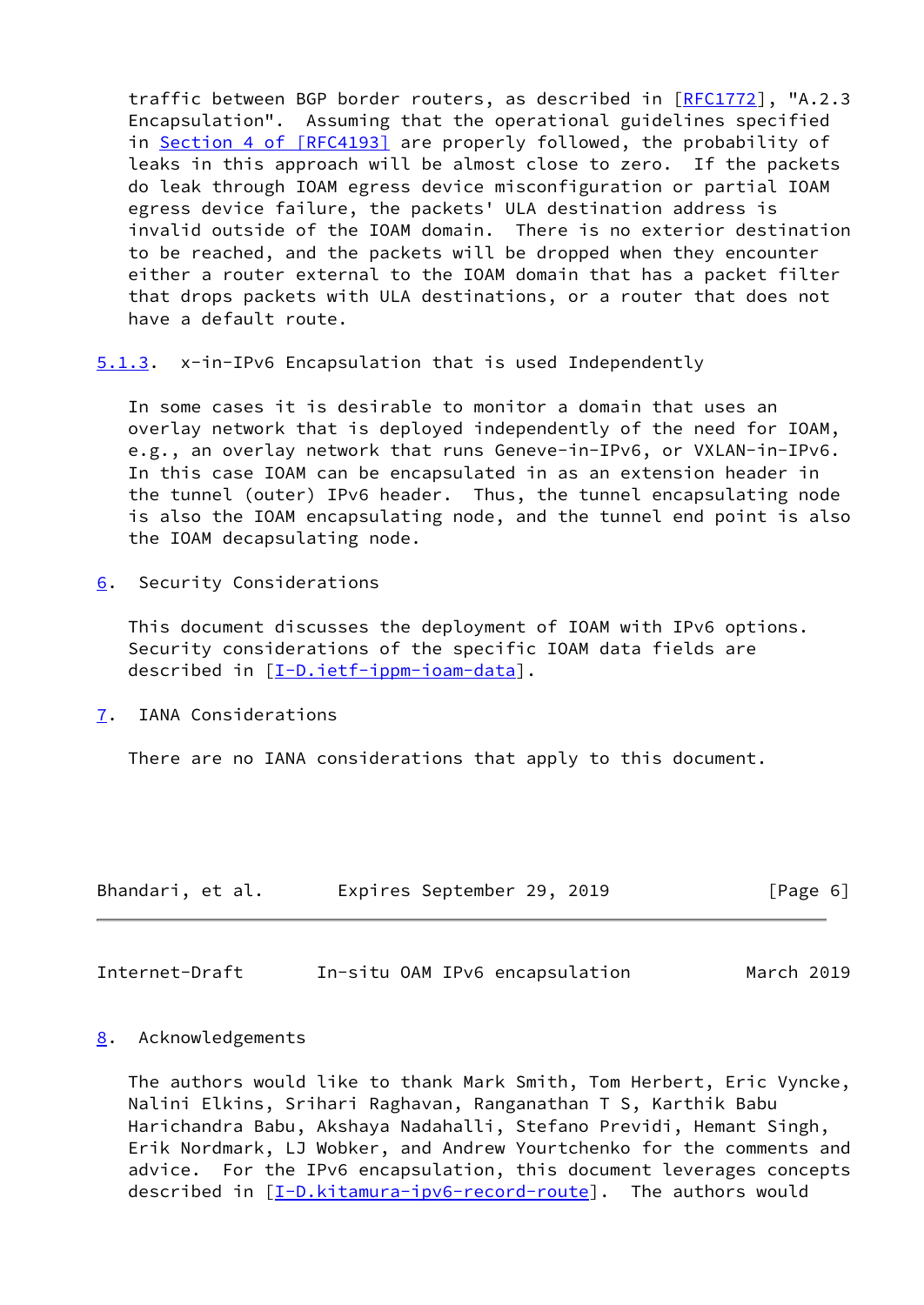like to acknowledge the work done by the author Hiroshi Kitamura and people involved in writing it.

- <span id="page-7-0"></span>[9](#page-7-0). References
- <span id="page-7-5"></span><span id="page-7-1"></span>[9.1](#page-7-1). Normative References
	- [I-D.ietf-ippm-ioam-data]

 Brockners, F., Bhandari, S., Pignataro, C., Gredler, H., Leddy, J., Youell, S., Mizrahi, T., Mozes, D., Lapukhov, P., Chang, R., daniel.bernier@bell.ca, d., and J. Lemon, "Data Fields for In-situ OAM", [draft-ietf-ippm-ioam](https://datatracker.ietf.org/doc/pdf/draft-ietf-ippm-ioam-data-04) [data-04](https://datatracker.ietf.org/doc/pdf/draft-ietf-ippm-ioam-data-04) (work in progress), October 2018.

<span id="page-7-4"></span>[I-D.ioametal-ippm-6man-ioam-ipv6-options]

 Bhandari, S., Brockners, F., Pignataro, C., Gredler, H., Leddy, J., Youell, S., Mizrahi, T., Kfir, A., Gafni, B., Lapukhov, P., Spiegel, M., and S. Krishnan, "In-situ OAM IPv6 Options", [draft-ioametal-ippm-6man-ioam](https://datatracker.ietf.org/doc/pdf/draft-ioametal-ippm-6man-ioam-ipv6-options-01) [ipv6-options-01](https://datatracker.ietf.org/doc/pdf/draft-ioametal-ippm-6man-ioam-ipv6-options-01) (work in progress), October 2018.

- [RFC1772] Rekhter, Y. and P. Gross, "Application of the Border Gateway Protocol in the Internet", [RFC 1772](https://datatracker.ietf.org/doc/pdf/rfc1772), DOI 10.17487/RFC1772, March 1995, [<https://www.rfc](https://www.rfc-editor.org/info/rfc1772) [editor.org/info/rfc1772](https://www.rfc-editor.org/info/rfc1772)>.
- [RFC2119] Bradner, S., "Key words for use in RFCs to Indicate Requirement Levels", [BCP 14](https://datatracker.ietf.org/doc/pdf/bcp14), [RFC 2119](https://datatracker.ietf.org/doc/pdf/rfc2119), DOI 10.17487/RFC2119, March 1997, [<https://www.rfc](https://www.rfc-editor.org/info/rfc2119) [editor.org/info/rfc2119](https://www.rfc-editor.org/info/rfc2119)>.
- [RFC8174] Leiba, B., "Ambiguity of Uppercase vs Lowercase in [RFC](https://datatracker.ietf.org/doc/pdf/rfc2119) [2119](https://datatracker.ietf.org/doc/pdf/rfc2119) Key Words", [BCP 14](https://datatracker.ietf.org/doc/pdf/bcp14), [RFC 8174,](https://datatracker.ietf.org/doc/pdf/rfc8174) DOI 10.17487/RFC8174, May 2017, [<https://www.rfc-editor.org/info/rfc8174](https://www.rfc-editor.org/info/rfc8174)>.

<span id="page-7-2"></span>[9.2](#page-7-2). Informative References

<span id="page-7-6"></span> [I-D.ietf-6man-hbh-header-handling] Baker, F. and R. Bonica, "IPv6 Hop-by-Hop Options Extension Header", March 2016.

Bhandari, et al. Expires September 29, 2019 [Page 7]

<span id="page-7-3"></span>Internet-Draft In-situ OAM IPv6 encapsulation March 2019

<span id="page-7-7"></span>[I-D.kitamura-ipv6-record-route]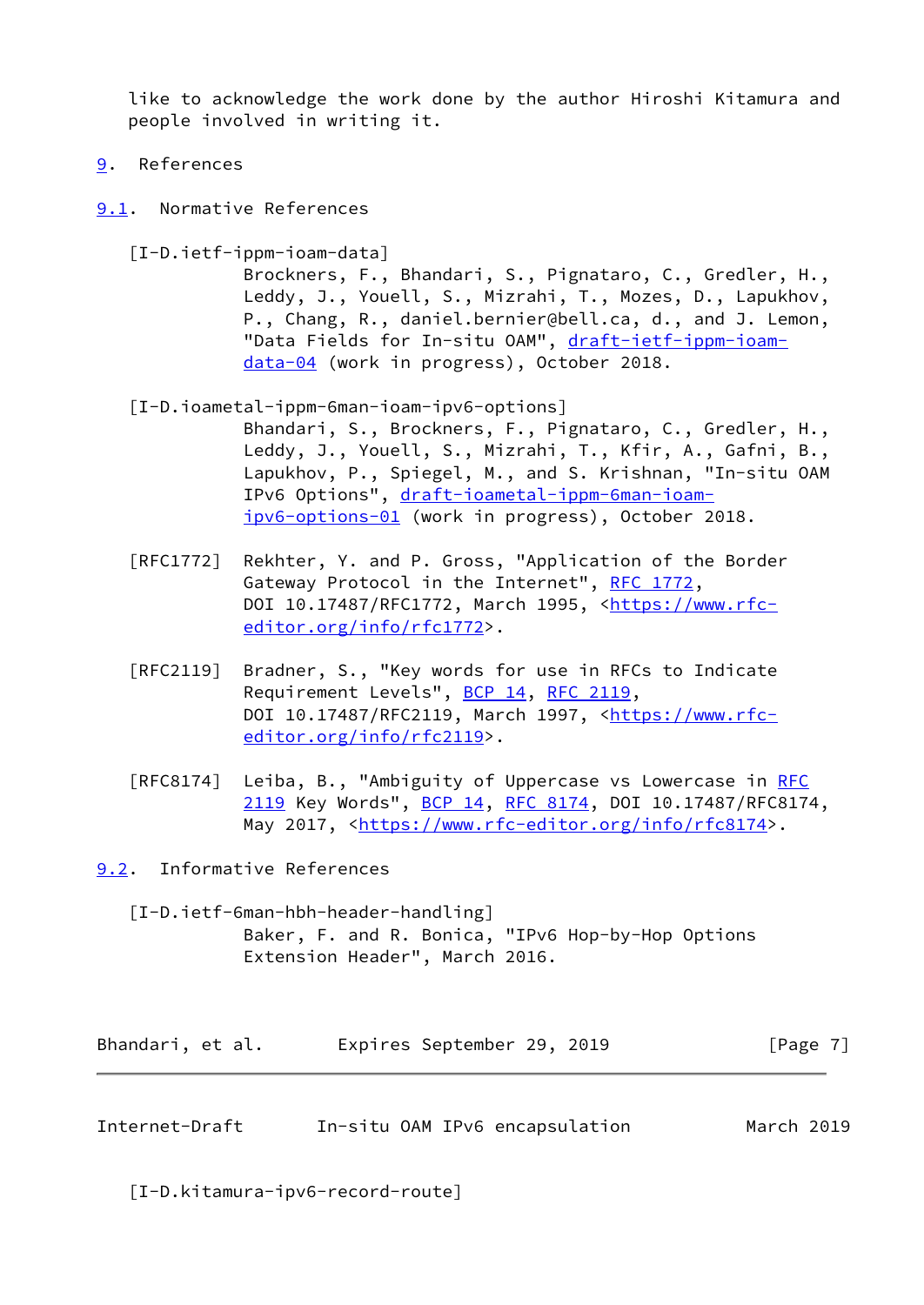Kitamura, H., "Record Route for IPv6 (PR6) Hop-by-Hop Option Extension", [draft-kitamura-ipv6-record-route-00](https://datatracker.ietf.org/doc/pdf/draft-kitamura-ipv6-record-route-00) (work in progress), November 2000.

- [RFC4193] Hinden, R. and B. Haberman, "Unique Local IPv6 Unicast Addresses", [RFC 4193,](https://datatracker.ietf.org/doc/pdf/rfc4193) DOI 10.17487/RFC4193, October 2005, <[https://www.rfc-editor.org/info/rfc4193>](https://www.rfc-editor.org/info/rfc4193).
- [RFC5036] Andersson, L., Ed., Minei, I., Ed., and B. Thomas, Ed., "LDP Specification", [RFC 5036](https://datatracker.ietf.org/doc/pdf/rfc5036), DOI 10.17487/RFC5036, October 2007, [<https://www.rfc-editor.org/info/rfc5036](https://www.rfc-editor.org/info/rfc5036)>.
- [RFC8200] Deering, S. and R. Hinden, "Internet Protocol, Version 6 (IPv6) Specification", STD 86, [RFC 8200](https://datatracker.ietf.org/doc/pdf/rfc8200), DOI 10.17487/RFC8200, July 2017, [<https://www.rfc](https://www.rfc-editor.org/info/rfc8200) [editor.org/info/rfc8200](https://www.rfc-editor.org/info/rfc8200)>.
- [RFC8250] Elkins, N., Hamilton, R., and M. Ackermann, "IPv6 Performance and Diagnostic Metrics (PDM) Destination Option", [RFC 8250,](https://datatracker.ietf.org/doc/pdf/rfc8250) DOI 10.17487/RFC8250, September 2017, <[https://www.rfc-editor.org/info/rfc8250>](https://www.rfc-editor.org/info/rfc8250).

Authors' Addresses

 Shwetha Bhandari Cisco Systems, Inc. Cessna Business Park, Sarjapura Marathalli Outer Ring Road Bangalore, KARNATAKA 560 087 India

Email: shwethab@cisco.com

 Frank Brockners Cisco Systems, Inc. Kaiserswerther Str. 115, RATINGEN, NORDRHEIN-WESTFALEN 40880 Germany

Email: fbrockne@cisco.com

 Tal Mizrahi Huawei Network.IO Innovation Lab Israel

Email: tal.mizrahi.phd@gmail.com

Bhandari, et al. Expires September 29, 2019 [Page 8]